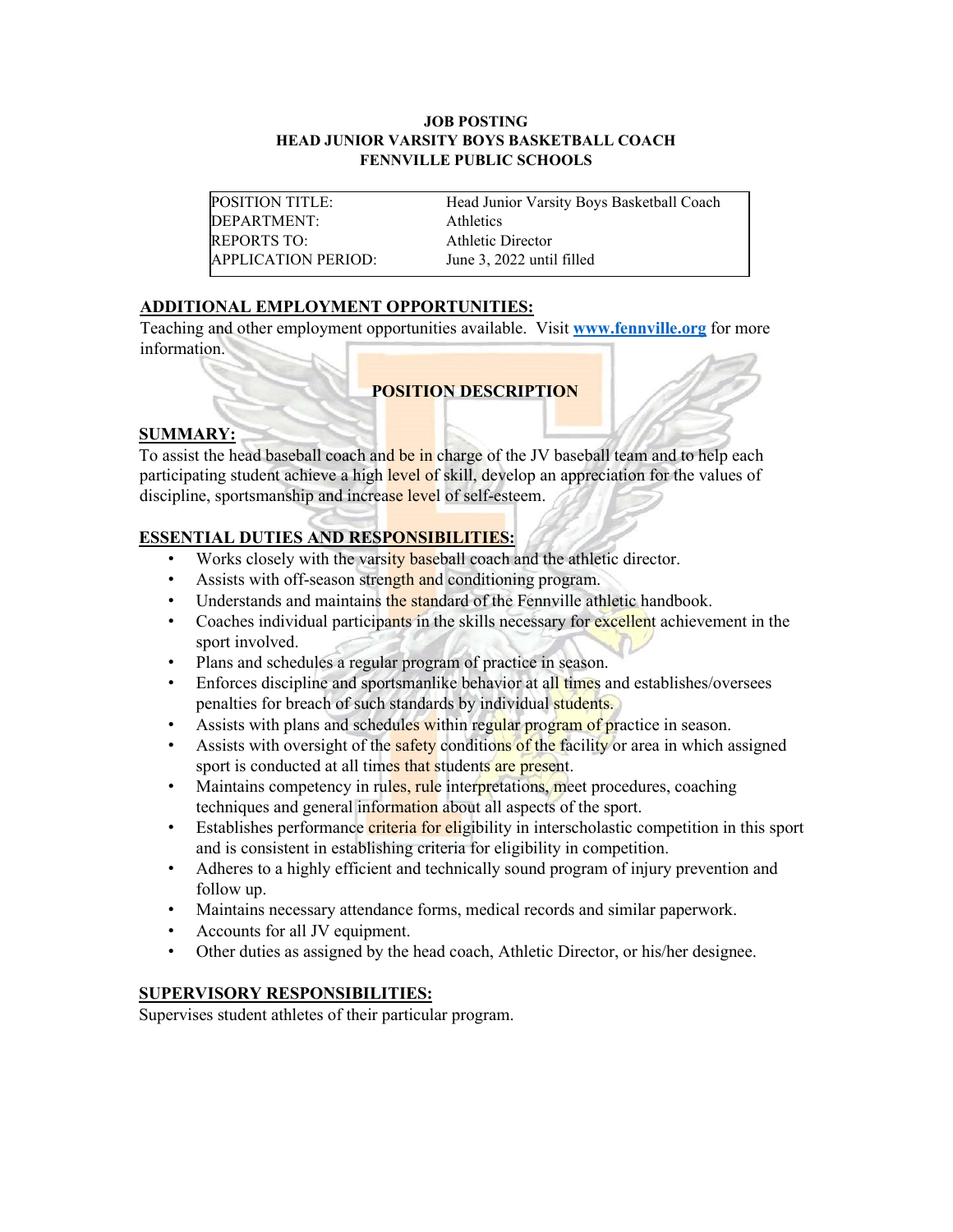## **QUALIFICATION REQUIREMENTS***:*

To perform this job successfully, an individual must be able to perform each essential duty satisfactorily. The requirements listed below are representative of the knowledge, skill and /or ability required. Reasonable accommodations may be made to enable individuals with disabilities to perform essential functions.

### **EDUCATION and /or EXPERIENCE:**

Valid teaching certificate and a degree program with a major or minor in physical education or equivalent hours and courses in coaching theory preferred. Experience in physical education, coaching, first aid, CPR and sports medicine.

## **LANGUAGE SKILLS:**

Ability to read and interpret documents such as safety rules, operating and maintenance instructions and procedure manuals. Ability to write routine reports and correspondence. Ability to speak effectively before groups of students or employees of the district.

## **MATHEMATICAL SKILLS:**

Ability to calculate figures and amounts such as discounts, commissions, proportions, percentages, area, circumference and volume.

## **REASONING ABILITY:**

Ability to apply common sense and **understanding to** carry out furnished in written, oral or diagram form. Ability to deal with problems involving several concrete variables in standardized situations.

## **OTHER SKILLS and ABILITIES:**

Exhibit qualities of leadership and organizational ability and reflect a spirit of cooperation in working with staff and school administration. Ability to apply knowledge of current research and theory in specific field. Ability to establish and maintain effective working relationships with student, staff and community. Ability to communicate clearly and concisely both in oral and written form. Ability to perform duties with awareness of all district requirements and Board of Education policies. Ability to operate a personal computer and related software.

### **PHYSICAL DEMANDS***:*

The physical demands described here are representative of those that must be met by an employee to successfully perform the essential functions of this job. Reasonable accommodations may be made to enable individuals with disabilities to perform the essential functions*.*

While performing the duties of this job, the employee is frequently required to walk and stand. Occasionally the employee will sit and run. The employee will frequently bend or twist at the trunk while performing the duties of this job. The employee will frequently squat, stoop, kneel, reach above the head, reach forward and repeat the same hand motion many times while performing the duties of this job. The employee occasionally will be required to lift and/or push up to 50 lbs.

The specific vision requirements of the job include good depth perception and occasionally being able to see objects/persons at a distance. While performing the duties of the job the employee